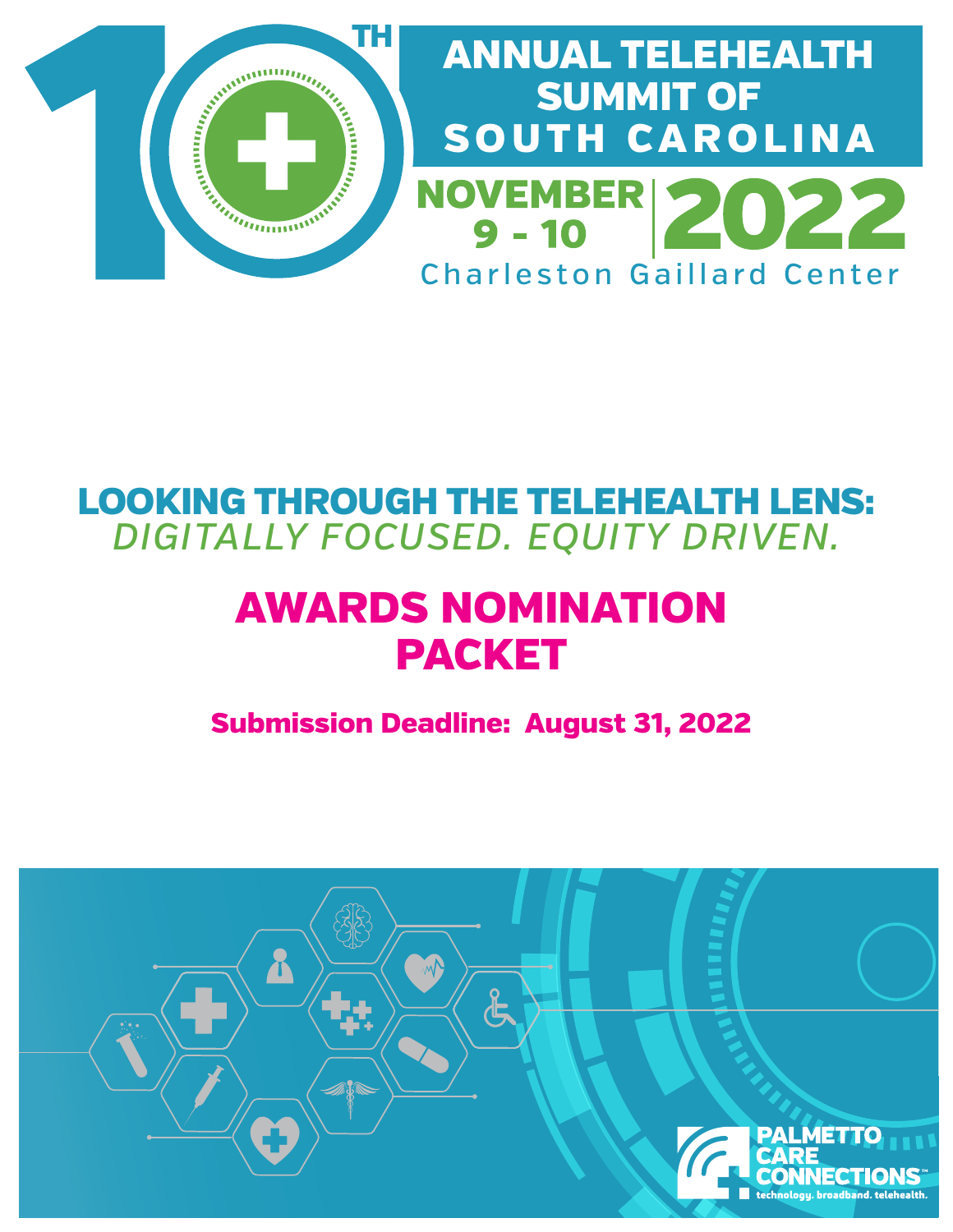

### NATIONAL TELEHEALTH CHAMPION AWARD

#### Background and Purpose

The National Telehealth Champion Award recognizes an individual champion in the areas of clinical care, education, policy or IT support. The purpose of this award is to recognize individuals who have overcome significant barriers or developed revolutionary processes that benefit communities on a national level.

#### Nomination Guidelines

Criteria for Award

 a. Must be an individual in clinical care, education, policy or IT Support on a national level.

#### Nomination Information

- a. Your submission should be a written description (150-300 words) of the nominee and clear examples of work done towards this recognition.
- b. You are highly encouraged to include a support/endorsement letter(s).
- c. Submit nominations to Davia Smith at davias@palmettocareconnections.org.

#### Nomination Deadline

**August 31, 2022**.



### STATE TELEHEALTH CHAMPION AWARD

#### Background and Purpose

The Telehealth Champion Award recognizes an individual champion in the areas of clinical care, education, policy or IT support. The purpose of this award is to recognize individuals who have overcome significant barriers or developed revolutionary processes that benefit the communities they serve in South Carolina.

#### Nomination Guidelines

Criteria for Award

 a. Must be an individual in clinical care, education, policy or IT Support in South Carolina.

#### Nomination Information

- a. Your submission should be a written description (150-300 words) of the nominee and clear examples of work done towards this recognition.
- b. You are highly encouraged to include a support/endorsement letter(s).
- c. Submit nominations to Davia Smith at davias@palmettocareconnections.org.

#### Nomination Deadline

**August 31, 2022**.

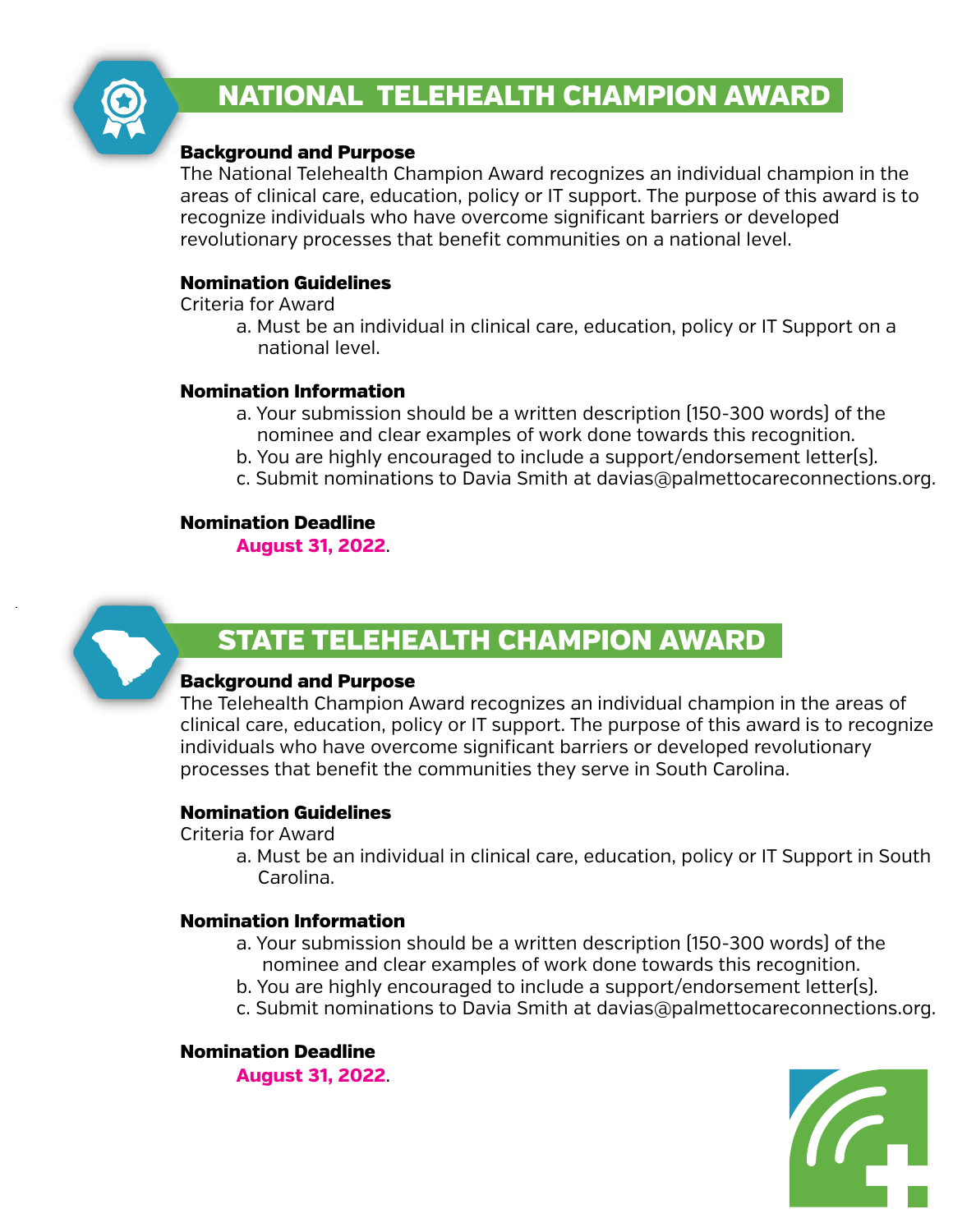

### TELEHEALTH PROGRAM OF EXCELLENCE AWARD

#### Background and Purpose

The Telehealth Program of Excellence Award recognizes a mature program (academic or community-based) that can demonstrate considerable outcomes in the areas of clinical intervention, improved access, and community engagement.

#### Nomination Guidelines

#### **Criteria for Award**

- a. Must be a South Carolina academic or community-based program.
- b. Must have measurable outcomes data.

#### Nomination Information

- a. Your submission should be a written description (150-300 words) of the program and why it deserves this award. The description must demonstrate in detail the program's commitment to the areas of clinical intervention, improved access, and community engagement.
- b. Please provide program outcomes data as well (Examples of sources include annual reports, websites, published articles and program literature).
- c. You are highly encouraged to include a support/endorsement letter(s).
- d. Submit nominations to Davia Smith at davias@palmettocareconnections.org.

#### Nomination Deadline

**August 31, 2022**.



### TELEHEALTH PIONEER AWARD

#### Background and Purpose

This award recognizes an individual champion in the areas of clinical care, education, or policy who has implemented telehealth within a practice, health center, school-based or administrative setting.

#### Nomination Guidelines

#### **Criteria for Award**

a. Must be an individual working in South Carolina.

#### Nomination Information

- a. Your submission should be a written description (150-300 words) of the nominee and clear examples of work done towards this recognition.
- b. You are highly encouraged to include a support/endorsement letter(s).
- c. Submit nominations online or to Davia Smith at davias@palmettocareconnections.org.

Nomination Deadline

**August 31, 2022**.

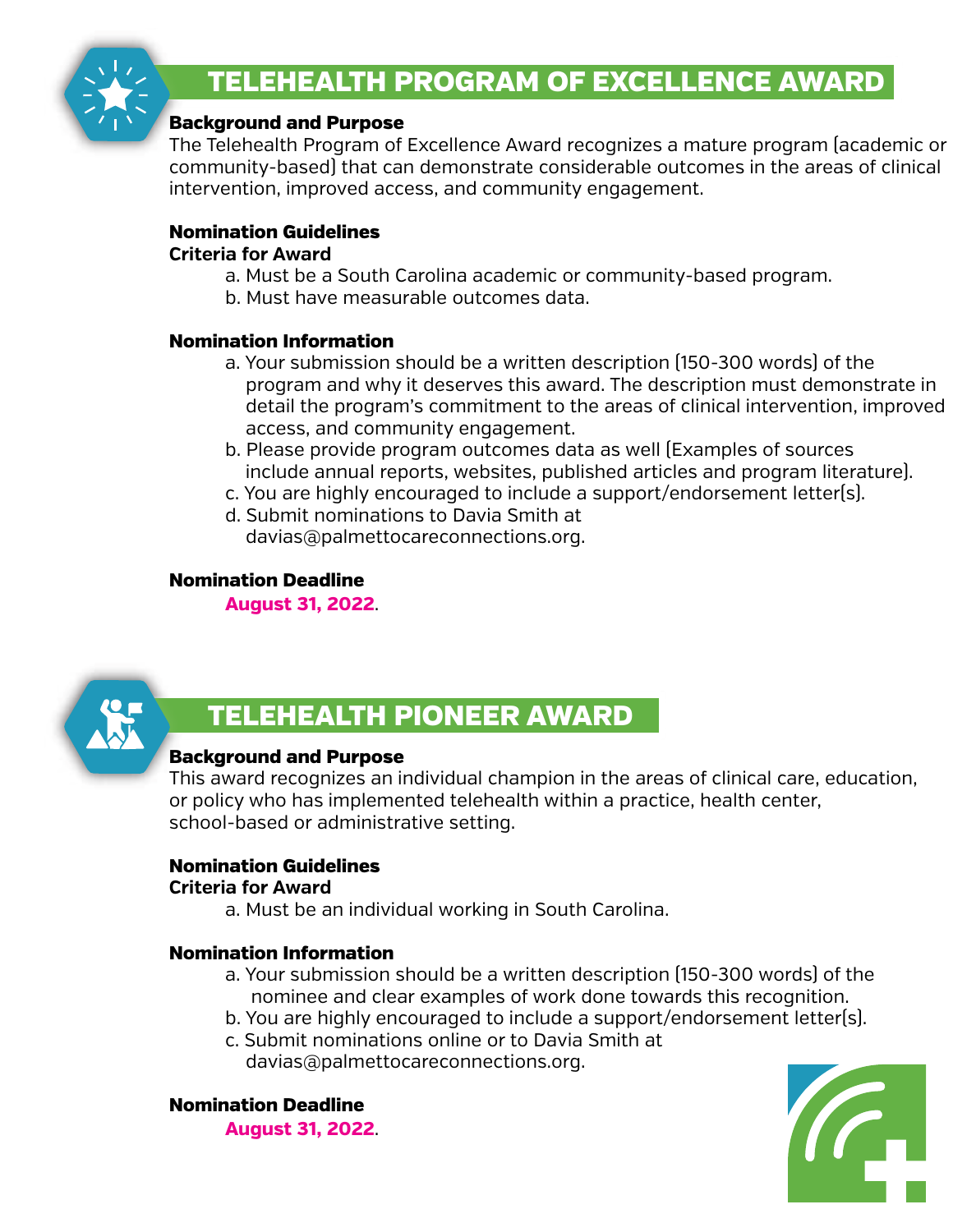

### TELEHEALTH INNOVATOR AWARD

#### Background and Purpose

This award recognizes an individual champion or program in the areas of clinical care, education, IT support or policy who is excelling in the adoption and innovation of telehealth within a practice, health center, school-based, or administrative setting.

#### Nomination Guidelines

Criteria for Award

a. Must be an individual in clinical care, education, policy or IT Support.

#### Nomination Information

- a. Your submission should be a written description (150-300 words) of the nominee and clear examples of work done towards this recognition.
- b. You are highly encouraged to include a support/endorsement letter(s).
- c. Submit nominations to Davia Smith at davias@palmettocareconnections.org.

#### Nomination Deadline

**August 31, 2022**.



### QUESTIONS?

Davia Smith, MHA

Palmetto Care Connections 1880 Main Highway Bamberg, SC 29003 davias@palmettocareconnections.org